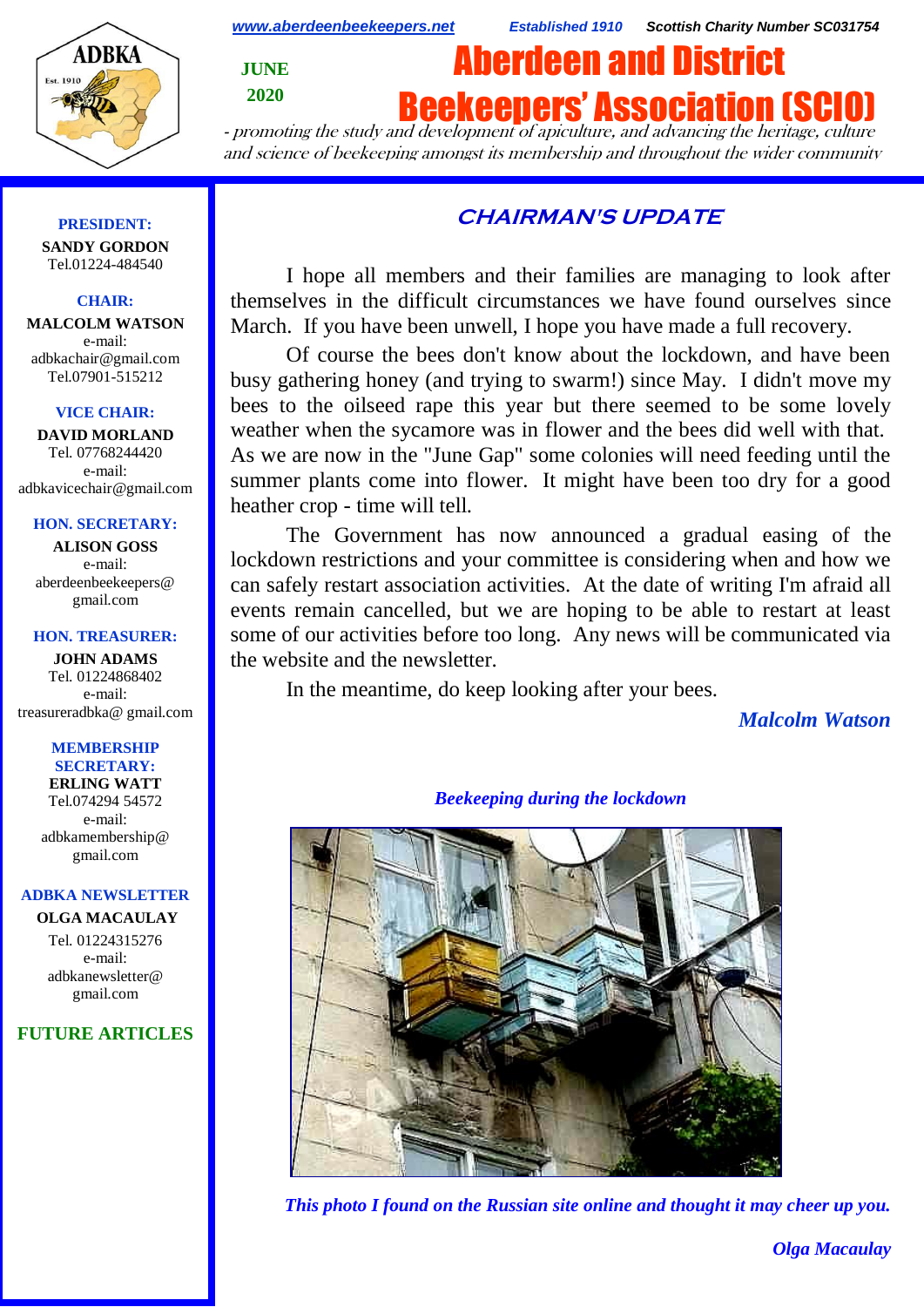# **THE ABERDEEN BESTIARY**

I'd never heard of a bestiary until a friend of my daughter's drew my attention to this fabulous illustration in a text book. It was captioned as being from the 'Aberdeen Bestiary'.



Bestiaries turn out to be ancient books made popular in the Middle Ages as illustrated volumes that describe various animals. The natural history as understood at the time, and illustration of each animal, was usually accompanied by a moral lesson based on the perceived character or behaviour of the animal in question. In his 'History of Beekeeping in Britain' Malcolm Fraser suggests Bestiaries originated in Alexandria in the fifth century AD with an understanding of honey bees subsequent to that time first being included in the twelfth century.

Aberdeen University holds the 'Aberdeen Bestiary', a manuscript written in Latin in England around 1200 and which is considered to be one of the best examples of its type due to its lavish and costly illuminations. It was given to Marischal College in the seventeenth century. Folio 63 of the Aberdeen Bestiary concerns honey bees and the translation makes interesting reading. Space precludes reproducing this

here but you can see it online at <https://www.abdn.ac.uk/bestiary/>(it's a beautiful thing, well worth a look) or in my article in the May edition of The Scottish Beekeeper.

But let's examine a few statements about honey bees in the Bestiary. Remember this is an understanding of honey bees from perhaps a thousand years ago!

*'…they construct their dwelling-places with indescribable skill, and store away honey from a variety of flowers.'*  Yes, we'd all agree with that and also with 'They flee from smoke; they are irritated by noise'.

*'…many are found to have been born from the corpses of oxen [a theory/practice called 'bugonia']. To produce them, you beat the flesh of dead calves, so that worms come forth from the putrefying blood; these later become bees.* Err, no! You can see an illustration of a biblical twist on bugonia on the front of Tate & Lyle golden syrup tins.

*'Procreation is …. achieved without intercourse or lust'.* Hardly! Virgin queens are pursued by drones and mated in flight, with the 'lucky' lusty drone dying in the process.

*'Among bees, the king has outstanding natural characteristics, standing forth by virtue of the size and appearance of his body.'* Another accurate observation by eye, but it wasn't for a few hundred years that it was established that the 'king' was in fact a queen.

*'…what is essential in a king - a merciful nature. For even if he has a sting, he does not use it for revenge…'*  Maybe it isn't technically 'revenge' but the first emerged queen goes round stinging queens yet to emerge and fights any that have emerged to the death.

There is much made in the text of the 'king' and the workers' loyalty and obedience to him, with the implication that the king was taken to be a consciously 'controlling mind' in the colony, much as would have been the case in human society in those times. A modern view sees the queen as the reproductive component of a complex system, self-regulating through pheromones, other sensory input and communication via trophyllaxis (food sharing) and dancing.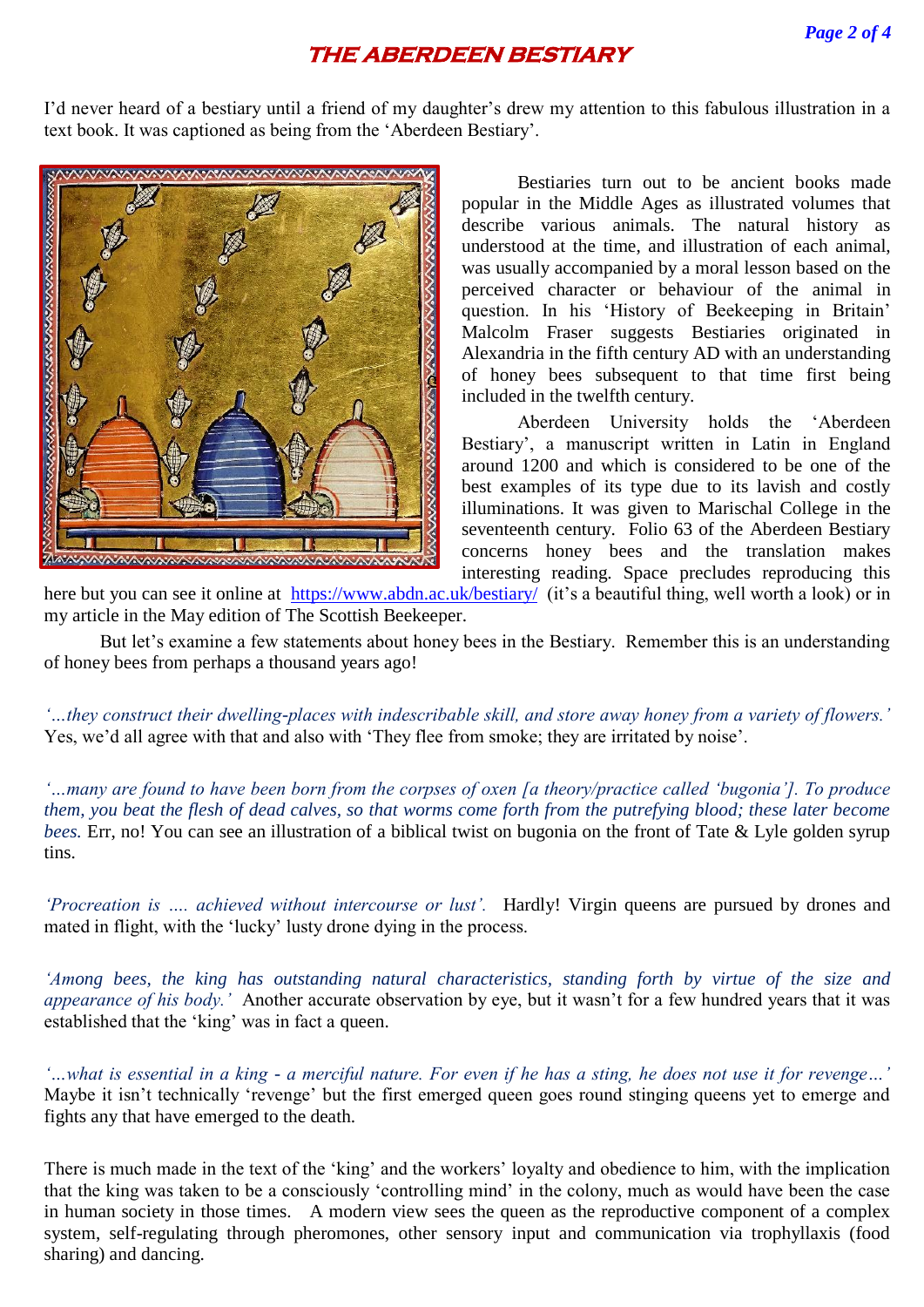*'What master of construction taught the bees to construct six-sided compartments, each side of the same, unvarying length; to hang between the walls of each living area fine beds of wax; to compress the honey-dew; and to fill their storehouses, woven from flowers, with a kind of nectar?'* Even with modern science to provide some explanations, this seems as amazing now as it was a thousand years ago.

*"You can see how the bees all compete with each other in carrying out their duties: some keeping watch over those who are seeking food; some keeping a careful guard on the fort, that is, the hive; … some making wax from the flowers; some collecting in their mouth the dew poured from the flowers."* Indeed we can see, and nowadays have a more complete understanding of the age-related roles of workers in the colony.

*'Honey is not only a source of pleasure but of health; it soothes the throat and heals wounds; and it acts as a remedy for internal ulcers.'* Don't know about the ulcers but the rest is spot on.

*'Although other birds barely produce a single brood in any one year, bees produce two, and being thus twice as fertile, they outnumber the rest.'* It is interesting they class bees along with birds. Carl Linnaeus, the 'father of modern' taxonomy didn't come along until the early 1700's.

Of course, the moral message is hardly surprising. *'… follow the example of that little bee and imitate its way of working. See how industrious it is, how much it is loved; everyone longs for and seeks out its fruit of its labour.'*

(Translations and image reproduced by kind permission of the Museums and Special Collections Department, University of Aberdeen.)

### *Ian Mackley*

### **ROTTEN WOOD AS SMOKER FUEL**

Initially I used hessian for smoker fuel, then eggbox material. However I now use rotten wood – "tinder" - which is also referred to in America as "punk wood" and which is easily found under trees, particularly after stormy weather.



After the process of decay, the wood is very light, almost like polystyrene in substance. It is very important that it is completely dry. If I am out running or walking through woods I will take the opportunity to pick up likely bits, and when I get home I leave it in my log store which is well ventilated and open to the sunshine.

Igniting the material is easily done with the application for a second or two of a gas torch flame, or if it is sunny it is easily done with a lens. Once lit it stays lit, it doesn't suffer the disadvantage that I have found with hessian or eggbox material in sometimes going out. In fact a disadvantage is that it is very persistent and difficult to extinguish. Care has to be taken when knocking out the smoker that this is done with no dry grass or brush in the vicinity. If there is any wind the tinder will bust into flame. I carefully

tread it out under my boot and keep the remains under observation until I am certain that no ignition hazard remains.

While I find hessian and in particular eggbox material has an acrid smoke, the wood tinder has, I feel, a less aggressive smoke which lends itself better for the purpose.